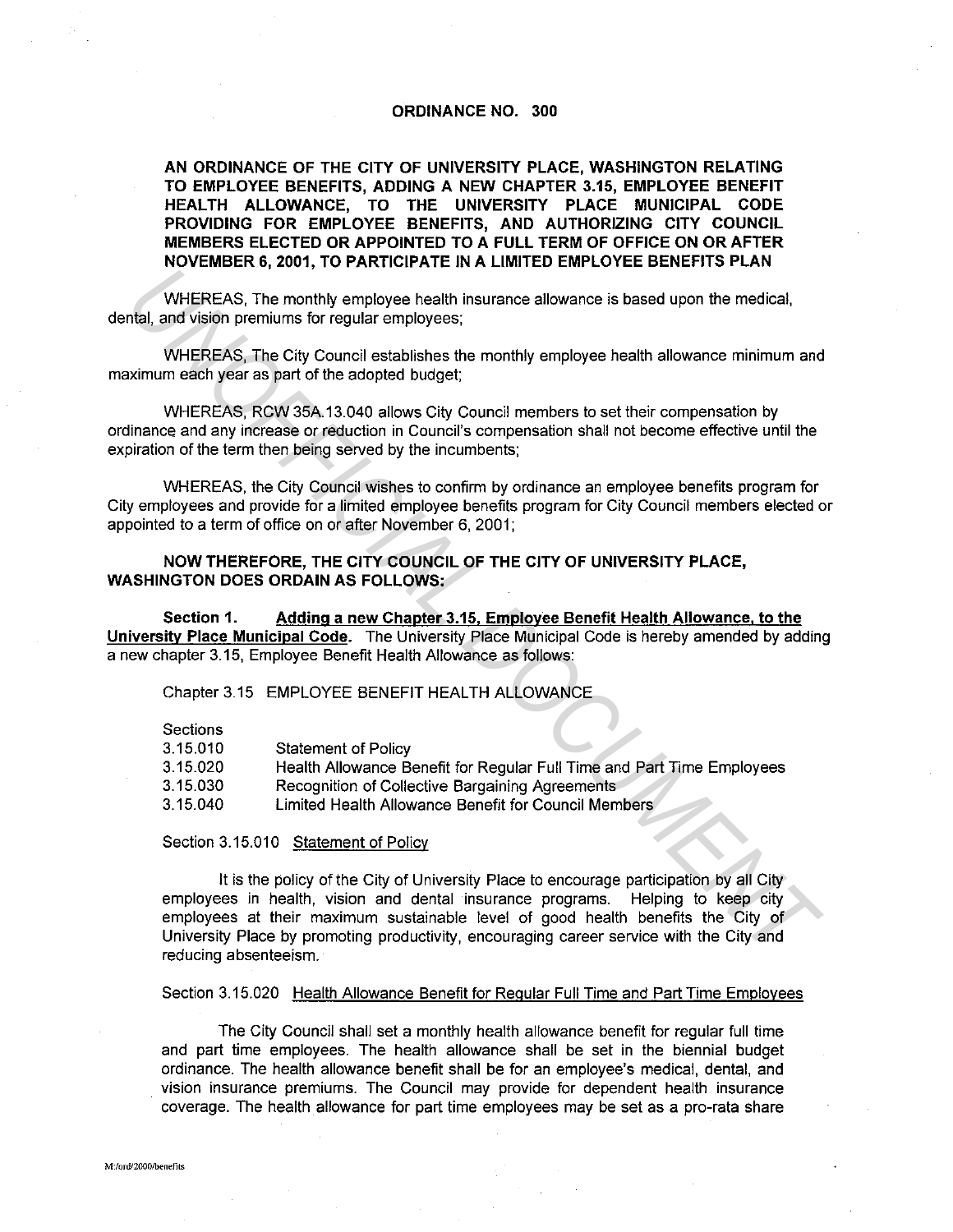## 3.15.030 Recognition of Collective Bargaining Agreements

Nothing in this chapter shall be construed as interfering with the rights of employees to organize and negotiate benefits of employment pursuant to collective bargaining agreements. Benefits for employees covered by collective bargaining agreements shall be governed by the agreements. This chapter shall not impair any obligations of the City under present or future collective bargaining agreements.

## 3.15.040 Limited Health Allowance Benefit for Council Members

(A) Effective January 1, 2002, City Council members who have been elected to or appointed to office on or after November 6, 2001, shall be eligible for one of the following two benefit options.

- 1. Full participation in any health, dental and vision insurance plans that are currently offered to other regular full time city employees provided that the total City monthly health allowance for each City Council member shall not exceed \$273. Participation by City Council members in health, vision and dental insurance programs is contingent upon meeting all underwriting conditions imposed by the carriers including minimum group participation rates. All costs in excess of \$273 per month as well as premiums for dependent coverage shall be borne by Council members. A Council member's share of costs for premiums in excess of \$273 per month shall be made through payroll deductions. Council members may elect to participate in the City's Section 125 program. Participation in the City's medical plan shall be a fringe benefit accruing to Council members by virtue of employment with the City and shall not be considered part of a Council member's stipend or wages. (A) Effective January 1, 2002, City Council members who have been elected to colopining to office on or after November 6, 2001, shall be eligible for one of the following two benefit options.<br>
1. Full participation in any
	- 2. In the event either Council members demonstrate proof of comparable medical coverage to that offered by the City through another health insurance plan, or if less than four (4) of the seven Council members choose to participate in the City's medical plan, then Council members may chose to take all or a portion of the \$273 health allowance as cash, allocate a portion to a 457 Deferred Compensation retirement plan, or designate all or a portion to the Section 125 Flexible Spending accounts. The contributions made under this section shall be in a fringe benefit accruing to the member by virtue of employment with the City and shall not be considered part of the member's stipend or wages.

(B) The City's Section 125 Plan Document shall be amended to provide for the alternative benefits listed above. All benefits provided to City Council members must be in compliance with: (1) State and Federal law; (2) the AWC Employee Benefits Trust rules; and (3) the City's Section 125 Plan Document. Benefits for City Council members shall be governed by this chapter and are separate from the benefits provided for regular full time and part time City employees.

**Section 2. Publication and Effective Date.** A summary of this Ordinance consisting of its title shall be published in the official newspaper of the City. This Ordinance shall be effective five (5) days after its publication.

**PASSED BYTHE CITY COUNCIL ON DECEMBER 4, 2000** 

' •. .1. <sup>J</sup>*Ni* <sup>I</sup>

orna Smith, Mavor